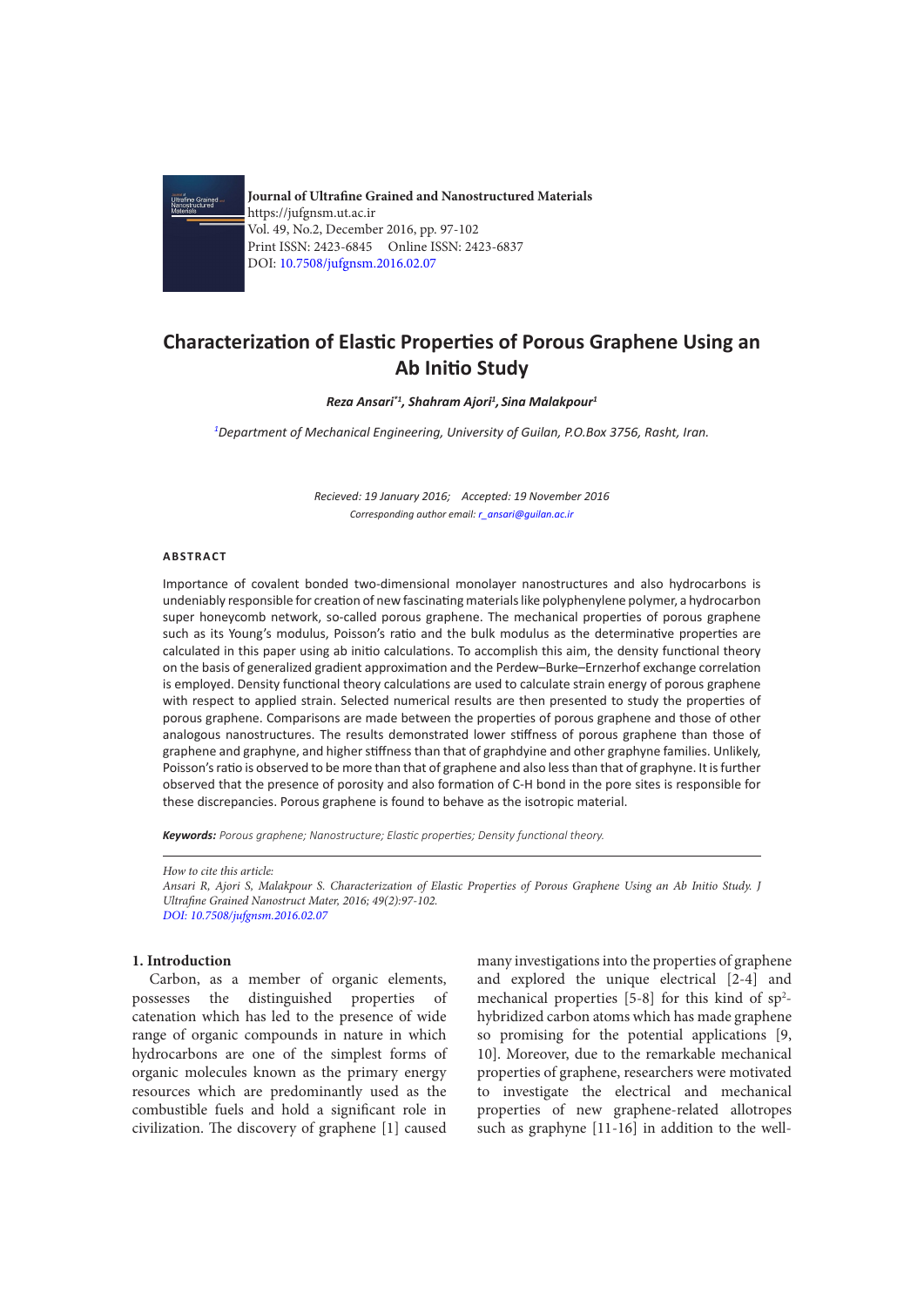known and well-studied graphene sheets. Because of these outstanding properties of monolayer twodimensional carbon nanostructures and also the importance of hydrocarbons, an extended twodimensional hydrocarbon, graphane, was proposed through bonding hydrogen atoms on both sides of graphene [17] and was shown to be more stable than analogous hydrocarbons. The hydrogen bonding caused an important change in the  $sp<sup>2</sup>$  hybridized structure of graphene in which the structure is converted to the sp<sup>3</sup> hybridized structure in graphane similar to diamond structure and this change made the graphane to have non-planar structure. Nonetheless, researchers attempted to synthesize the two-dimensional structures on the basis of non-covalent interactions like metal coordination [18, 19], hydrogen bonding [20-22] and aromatic interaction [23]. The weak interaction energy of these structures results in their instability which has appealed researchers to investigate and synthesize the two-dimensional covalent bonded structures. To this end, Marco Bieri and colleagues from Swiss Federal Laboratories for Materials Testing and Research [24] synthesized the twodimensional polyphenylene polymer which is arranged after high temperature polymerization of cyclohexa-m-phenylene (CHP), so-called porous graphene, with single atom wide pores and sub nanometer periodicity on Ag surface. By fabricating the porous graphene as the first sp2 bonded hydrocarbon super-honeycomb network, explorations on its electrical properties and potential applications began the new era on nanoscience.

The moderate studies on porous graphene exhibit the interesting properties, distinct from the ones of graphene which has made it promising for wide range of applications. In this regard, Du et al. [25] showed that by multi functionalization of porous graphene, the hydrogen storage capacity increases. Also, Reunchan and Jhi [26] demonstrated the similar trend for metal-dispersed porous graphene. Further, Blankenburg and his coworkers [27] analyzed the functionality of porous graphene as an atmospheric nanofilter using first principle calculations and exhibited its high selectivity of H<sub>2</sub> and He between other atmospheric gases. Recently, Li and his colleagues [28] employed density functional calculations and showed that the porous graphene can be categorized as a semiconductor with a wide band gap which has the capability of hydrogen purification. Similar investigations on

the potential application of porous graphenes are carried out such as DNA sequencing [29, 30] and energy storage [31] which demonstrated the novelty of porous graphene and huge interests on studying and employing this interesting material [32].

Synthesizing and fabricating novel nanostructures such as porous graphene have led to open a specific era in the nanoscience and nanotechnology. Studying the properties of these structures and understanding their unique properties help researchers to design and propose various applicable and more precise nanoelectromechanical systems (NEMS) [29-32]. Accordingly, similar to graphene history, due to the unique physiochemical properties of porous graphene, more NEMS based on this novel structure are expected to be proposed. Hence, mechanical properties as important basic properties of any mechanical system should be explored to design and fabricate more optimum NEMS. From the literature, it can be realized that comprehensive characterization of the mechanical properties of the two-dimensional polyphenylene polymers is still lacking. Herein, the mechanical properties of porous graphene including Young's modulus, Poisson's ratio and bulk modulus are characterized using the density functional theory calculations. These calculations are carried out on the basis of the generalized gradient approximation and the Perdew–Burke–Ernzerhof exchange correlation.

## **2. Methodology**

Density functional theory is a quantum mechanical modeling method categorized as a subset of electronic band structure methods. The main difficulty of using density functional theory calculations is choosing an exact functional for exchange and correlation. Local-density approximation (LDA) and generalized gradient approximation (GGA) are local approximations which are widely taken into account. So, to perform density functional calculations, the Quantum-Espresso code [33] is utilized in the exchange model of Perdew-Burke-Ernzerhof [34, 35] within the generalized gradient approximation framework. Our calculations demonstrated the independency of results from increase in the unit cell dimension, therefore the smallest hexagonal unit cell is chosen and a Monkhorst-Pack [36] k-point mesh of is employed in Brillouin zone integration and the cut-off energy of 80 Ry is taken for plane wave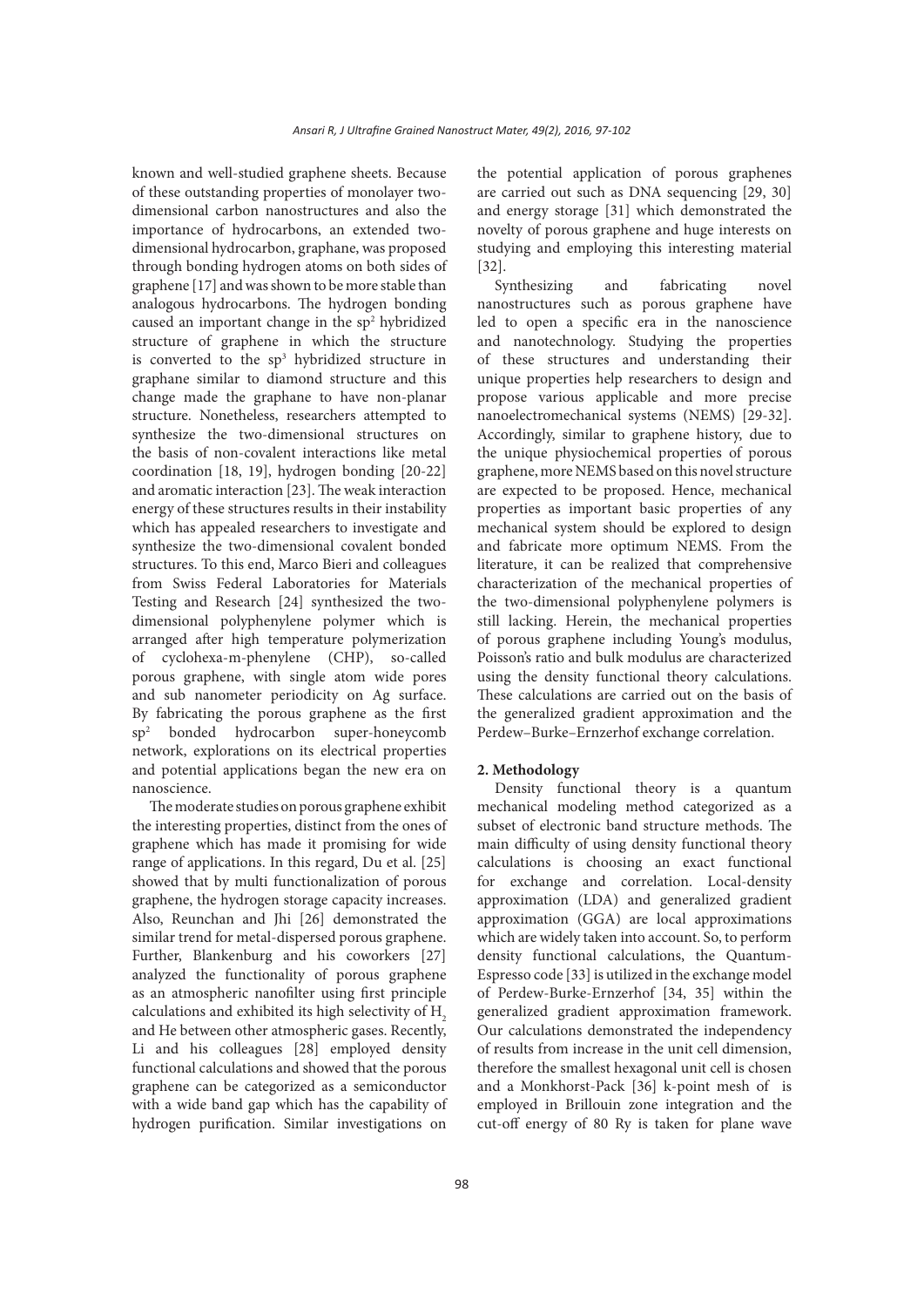expansion. Note that all calculations are based on the periodical conditions. The strain energies which are consequences of related applied strains are calculated and the desired mechanical properties are computed by its appropriate equation.

## **3. Structural properties**

The two-dimensional polyphenylene polymer network is fabricated by the coupling of welldesigned molecular building blocks on a metal surface. The model is prepared based on the fabricated experimental models whose stability has been proven through different theoretical and experimental methods [25,28,37,38]. This structure approximates to a graphene with periodic absence of phenyl rings as demonstrated in Figure 1. Instead, hydrogen atoms are bonded with carbon atoms in the pore sites as illustrated in Figure 2. In the calculations, hexagonal unit cell of porous graphene are separated and depicted in Figure 3. As shown, the unit cell of porous graphene contains 12 carbon and 6 hydrogen atoms in which carbon atoms are denoted by gray color whereas hydrogen atoms are depicted with white ones.

## **4. Results and discussions**

From the DFT calculations, the strain energy



Fig. 1- A two-dimensional monolayer graphene with missed phenyl rings.



Fig. 2- Structure of monolayer porous graphene, carbon and hydrogen atoms are denoted by gray and white color, respectively.

with respect to its related deformation is computed and the values of Young's modulus, Poisson's ratio and bulk modulus of porous graphene are calculated and discussed in the following sections. The afore-mentioned properties are reported as the surface ones due to ambiguity of thickness of twodimensional monolayer structures.

#### **4.1. Young's modulus and Poisson's ratio:**

Figure 4 illustrated the schematic view of twodimensional polyphenylene polymer, hydrocarbon super honeycomb network under uniaxial tensile loading. By applying strains in the harmonic elastic deformation range between -2 % to 2 %, the strain energy with respect to the related applied strain curve is shown in the Figure 5. In order to compute the surface Young's modulus, the second derivation of strain energy-strain curve is calculated as given in the following equation

$$
Y_s = (1/A_0) \times ((\partial^2 E_s) / (\partial \varepsilon^2))
$$
 (eq.1)

In preceding equation, , and denote the strain energy, the applied strain and the unit cell area of the equilibrium structure, respectively.

As observed, the equilibrium state energy is around 143.67 Ry and as tensile and compressive strains are applied, energy of the structures



Fig. 3- Unit cell of porous graphene separated by blue line.



Fig. 4- Schematic view of porous graphene imposed by uniaxial tensile loading.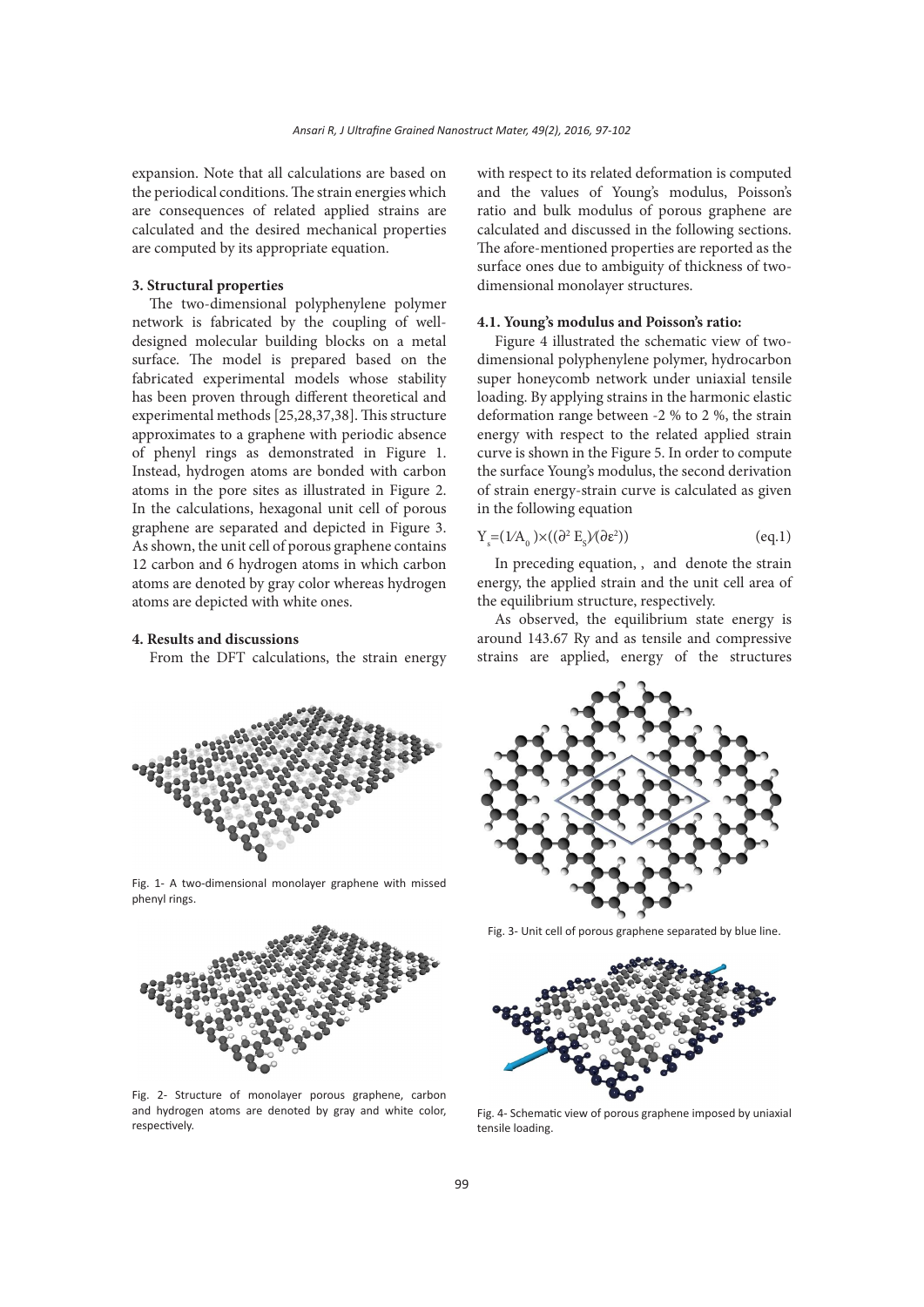increases and forms the quadratic shape curve. From Eq. (1), Young's modulus of porous graphene is determined around 126 Pa.m. The lower stiffness of this graphene-related covalent super honeycomb network which is approximately 62% compared to graphene [5], can be undoubtedly explained by its porosity. The periodically missing phenyl rings and instead, formation of covalent bond of C-H is the cause of the significant reduction in Young's modulus compared to that of graphene. To make another comparison, the result herein is compared with that of new graphene allotropes such as graphyne and its family which have been studied in [15, 16] using molecular dynamics simulations. As presented in Table 1, except Young's modulus of graphyne which is approximately 34% higher than that of porous graphene, other graphyne families have lower stiffnesses than that of porous graphene.

By determination of Poisson's ratio as the ratio of lateral strain to axial one, the value of 0.36 is obtained which is 55% higher than that of graphene reported by Topsakal [5]. It is also observed that the porous graphene has lower Poisson's ratio, around



Fig. 5- Strain energy-strain curve for porous graphene under uniaxial tension.

Table 1- Comparison between Young's modulus of porous graphene and that of some other new allotropes of carbon

| Structure type                        | Young's modulus (Pa.m)     | Young's modulus(Pa.m)                                 |
|---------------------------------------|----------------------------|-------------------------------------------------------|
| Graphene                              | $-325$ [16]                |                                                       |
| Graphyne                              | ~150~16                    | 170.4 (RC <sup>1</sup> ), 224 (ZZ <sup>2</sup> ) [15] |
| Graphdyine                            | ~100~16                    |                                                       |
| Graphyne-3                            | ~16                        | -                                                     |
| Graphyne-4                            | $~16$ [16]                 | -                                                     |
| Graphyne-5                            | ~16                        | -                                                     |
| Porous graphene                       | $\sim$ 126 [present study] |                                                       |
| <sup>1</sup> Reclined-Chair direction |                            |                                                       |
| <sup>2</sup> Zig-Zag direction        |                            |                                                       |
|                                       |                            |                                                       |

14 % with respect to graphyne presented by [12]. This can be explained by presence of hydrogen atoms bonded with carbon atoms in pore place of porous graphene.

Based on the previous studies, it is observed that any kind of defect alters the mechanical properties of host structure. For example, vacancy defect which imposes a kind of porosity, impurities such as boron, nitrogen and any kind of dopant atom or atom decoration, e.g. chemisorption of atoms such as H, affect the mechanical properties of nanostructures like graphene [5,39-41]. Accordingly, as mentioned before, both porosity and chemisorption can be seen in the structure of porous graphene as compared with pristine one. This conclusion is in consistent with the findings previously reported.

## **4.2. Bulk modulus**

In order to compute the bulk modulus, monolayer porous graphene is imposed by the biaxial tensile loading in the harmonic elastic range illustrated in Figure 6. Similar to Young's modulus, the bulk modulus can be calculated as the second derivation of the strain energy with respect to area of unit cell as given below:

$$
B=A\times((\partial^2 E_s)/(\partial A^2))\tag{eq.2}
$$

From the obtained strain energy-area curve shown in Figure 7, the bulk modulus of twodimensional porous graphene is calculated around 75.2 Pa.m. It is observed that the bulk modulus of porous graphene is 62 % lower than that of graphene reported by [8] in ACSNANO which can be expected from results reported and discussed in the previous section.

Based on the study of [42], it is observed that graphene is an isotropic nanostructure. Accordingly, as the mechanical properties of porous graphene demonstrate the similar behavior



Fig. 6- Schematic view of porous graphene imposed by biaxial tensile loading.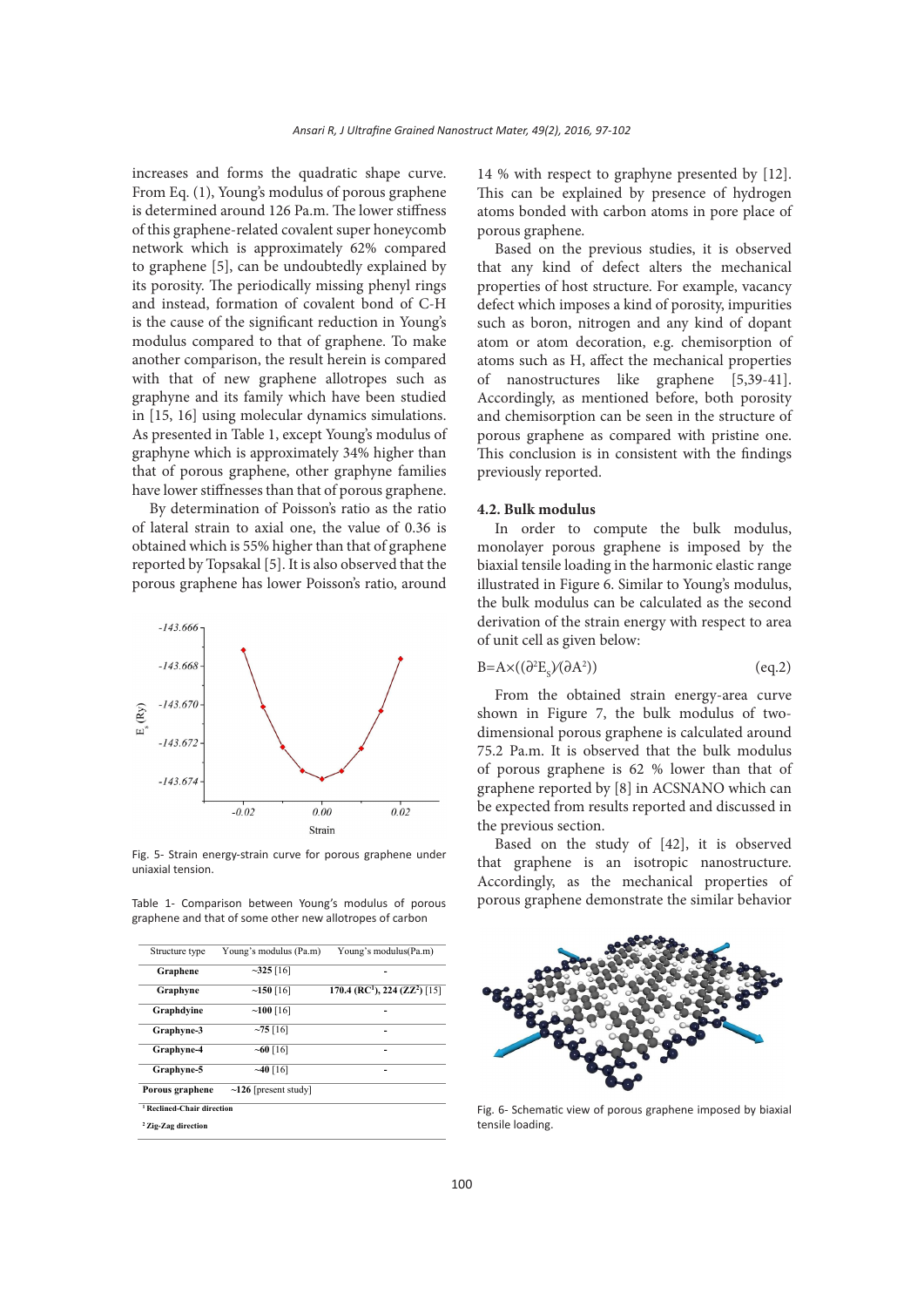

Fig. 7- Strain energy-area curve for porous graphene under biaxial tension.

in the presence of both coaxial and biaxial loading condition, it is concluded that the porous graphene is isotropic.

### **5. Conclusion**

This paper was aimed to study the twodimensional polyphenylene polymer, hydrocarbon super honeycomb network, known as porous graphene. Density functional theory calculations were employed to calculate strain energy of porous graphene with respect to applied strain. The calculations were carried out based on the Perdew-Burke-Ernzerhof within the generalized gradient approximation framework. The generated results illustrated that Young's modulus of porous graphene is less than that of graphene and graphyne, and higher than that of other graphyne families. Unlikely, it was observed that Poisson's ratio increases compared to graphene and decreases in comparison with that of graphyne. By determination of bulk modulus, it was shown that the bulk modulus of porous graphene has a lower value than that of graphene. It was also found that the formation of C-H bond, instead of the absence of phenyl rings, is responsible for these reductions. An isotropic behavior for porous graphene was further concluded.

#### **References**

- 1. Novoselov KS, Geim AK, Morozov SV, Jiang D, Zhang Y, Dubonos SV, Grigorieva IV, Firsov AA. Electric field effect in atomically thin carbon films. Science. 2004;306(5696):666-9.
- 2. Zhang Y, Tan YW, Stormer HL, Kim P. Experimental observation of the quantum Hall effect and Berry's phase in graphene. Nature. 2005;438(7065):201-4.
- 3. Novoselov KS, Geim AK, Morozov S, Jiang D, Katsnelson M, Grigorieva I, Dubonos S, Firsov A. Two-dimensional gas of massless Dirac fermions in graphene. Nature. 2005;438(7065):197-200.
- 4. Morozov SV, Novoselov KS, Katsnelson MI, Schedin F, Elias

DC, Jaszczak JA, Geim AK. Giant intrinsic carrier mobilities in graphene and its bilayer. Physical Review Letters. 2008;100(1):016602.

- 5. Topsakal M, Cahangirov S, Ciraci S. The response of mechanical and electronic properties of graphane to the elastic strain. Applied Physics Letters. 2010;96(9):091912.
- 6. Ni Z, Bu H, Zou M, Yi H, Bi K, Chen Y. Anisotropic mechanical properties of graphene sheets from molecular dynamics. Physica B: Condensed Matter. 2010;405(5):1301-6.
- 7. Ansari R, Ajori S, Motevalli B. Mechanical properties of defective single-layered graphene sheets via molecular dynamics simulation. Superlattices and Microstructures. 2012;51(2):274-89.
- 8. Nag A, Raidongia K, Hembram KP, Datta R, Waghmare UV, Rao CN. Graphene analogues of BN: novel synthesis and properties. ACS Nano. 2010;4(3):1539-44.
- 9. Stankovich S, Dikin DA, Dommett GH, Kohlhaas KM, Zimney EJ, Stach EA, Piner RD, Nguyen ST, Ruoff RS. Graphenebased composite materials. Nature. 2006;442(7100):282-6.
- 10. Rafiee MA, Rafiee J, Yu ZZ, Koratkar N. Buckling resistant graphene nanocomposites. Applied Physics Letters. 2009;95(22):223103.
- 11. Haley MM. Synthesis and properties of annulenic subunits of graphyne and graphdiyne nanoarchitectures. Pure and Applied Chemistry. 2008;80(3):519-32.
- 12. Kang J, Li J, Wu F, Li SS, Xia JB. Elastic, electronic, and optical properties of two-dimensional graphyne sheet. The Journal of Physical Chemistry C. 2011;115(42):20466-70.
- 13. Zhou J, Lv K, Wang Q, Chen XS, Sun Q, Jena P. Electronic structures and bonding of graphyne sheet and its BN analog. The Journal of Chemical Physics. 2011;134(17):174701.
- 14. Pan LD, Zhang LZ, Song BQ, Du SX, Gao HJ. Graphyne-and graphdiyne-based nanoribbons: density functional theory calculations of electronic structures. Applied Physics Letters. 2011;98(17):173102.
- 15. Cranford SW, Buehler MJ. Mechanical properties of graphyne. Carbon. 2011;49(13):4111-21.
- 16. Yang Y, Xu X. Mechanical properties of graphyne and its family–A molecular dynamics investigation. Computational Materials Science. 2012;61:83-8.
- 17. Sofo JO, Chaudhari AS, Barber GD. Graphane: a two-dimensional hydrocarbon. Physical Review B. 2007;75(15):153401.
- 18. Stepanow S, Lingenfelder M, Dmitriev A, Spillmann H, Delvigne E, Lin N, Deng X, Cai C, Barth JV, Kern K. Steering molecular organization and host–guest interactions using two-dimensional nanoporous coordination systems. Nature Materials. 2004;3(4):229-33.
- 19. Schlickum U, Decker R, Klappenberger F, Zoppellaro G, Klyatskaya S, Ruben M, Silanes I, Arnau A, Kern K, Brune H, Barth JV. Metal-organic honeycomb nanomeshes with tunable cavity size. Nano Letters. 2007;7(12):3813-7.
- 20. Barth JV. Molecular architectonic on metal surfaces. Annual Reviews Physical Chemistry. 2007;58:375-407.
- 21. Theobald JA, Oxtoby NS, Phillips MA, Champness NR, Beton PH. Controlling molecular deposition and layer structure with supramolecular surface assemblies. Nature. 2003;424(6952):1029-31.
- 22. Barth JV, Costantini G, Kern K. Engineering atomic and molecular nanostructures at surfaces. Nature.